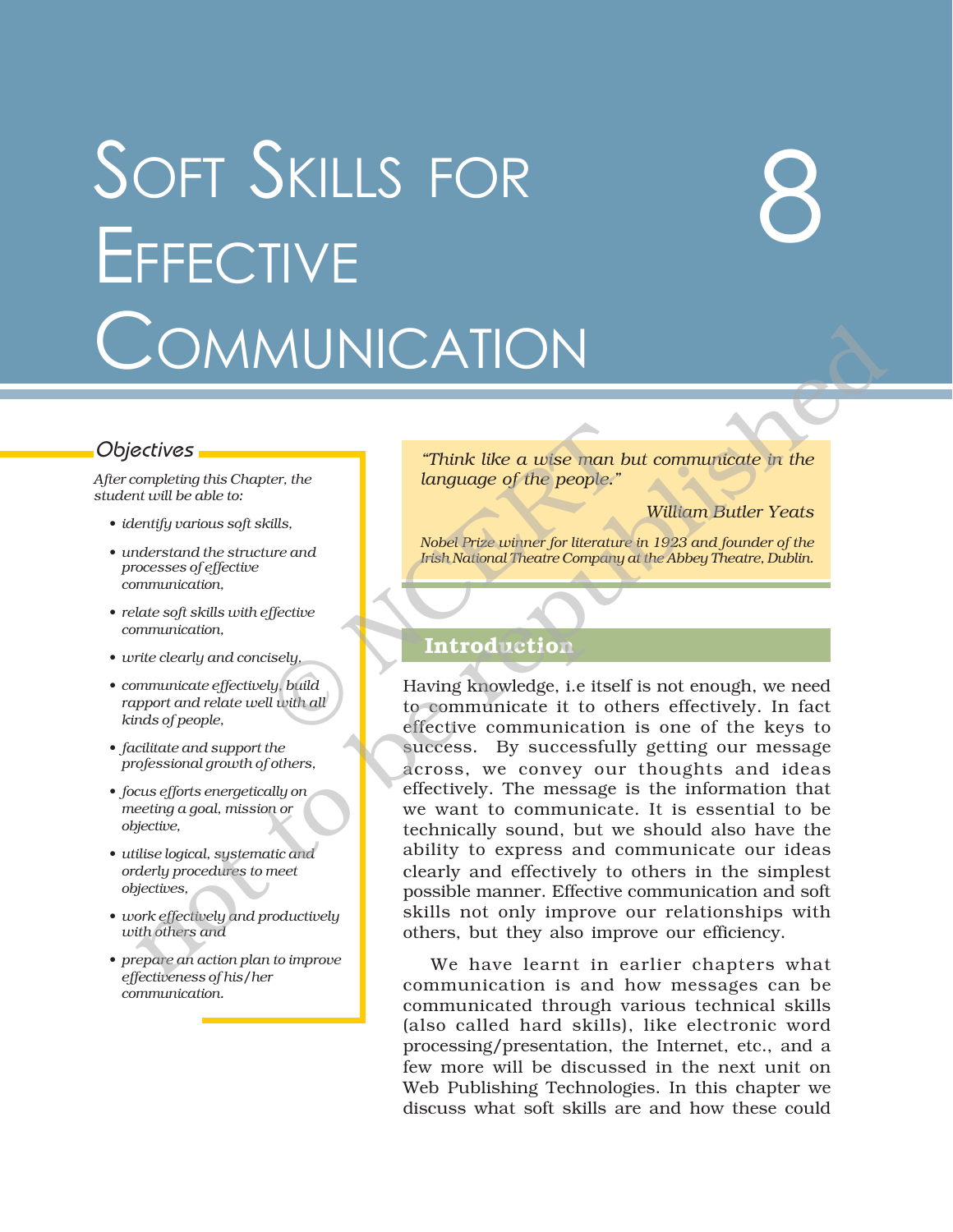be used for effective communication in the context of computer/IT mediated communication.

#### **8.1 WHAT ARE SOFT SKILLS?**

Soft or social skills (also called non-technical skills) are those personal values and interpersonal skills that determine a person's ability to work well with others in a project team. Soft skills are needed to deal with the external world and to work in a collaborative manner with one's colleagues. These skills include effective communication, leadership, and teamwork skills; demonstrating problem solving abilities, initiative, and motivation skills; displaying honesty and strong work ethics.

Soft skills play a vital role for academic and professional success; they help us excel in the workplace and their importance cannot be denied in the emerging information or knowledge society. Soft skills are needed to deal with the external world and to work in a collaborative manner with one's colleagues.

#### **8.1.1 TYPES OF SOFT SKILLS**

There are various components that comprise soft skills. Some are inborn such as confidence, friendliness and whether or not someone has a sociable nature, while others are skills that can be taught or improved upon, such as developing effective communication, organisation, and social graces. Contribution and the workplace and the second in the emerging information or known<br>created to deal with the external world and an anner with one's colleagues.<br>
1.1 TYPES OF SOFT SKILLS<br>
anner are various components that co one's collegates. These skills include effective communication,<br>teachersing, and teamwork skills; demonstrating problem solving<br>abilities, initiative, and motivation skills; displaying honesty and strong<br>work effites. Sof

A large number of soft skills are known today. However, a different set of soft skills is required for a specific type/nature of work. For our purpose these may include the following:

- communication skills
- listening skills
- presentation skills
- interpersonal skills
- $\bullet$  team skills
- leadership skills
- $\epsilon$  etiquette
- cross-cultural skills
- language skills, etc.

Some of these are discussed in subsequent paragraphs.

#### **Communication Skills**

The ability to communicate ideas to others effectively is an absolute essential requirement for our career building. Speaking clearly and coherently will allow effective verbal communication with others. How we speak is more influential to the person who we are communicating with than what we actually say, so we should be careful about our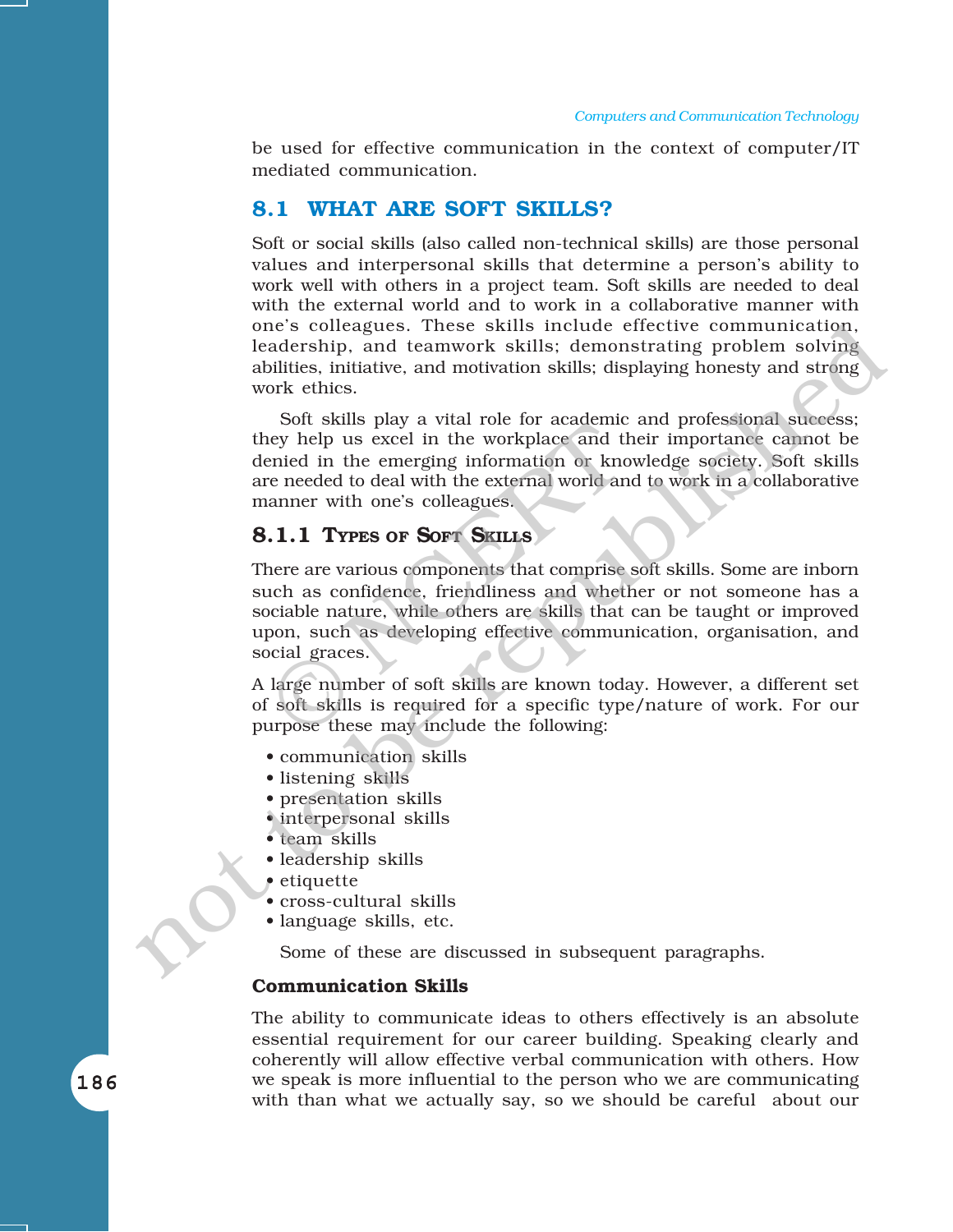body language and tone of our voice when we are talking. Communication is a two-way process. Listening is therefore an essential skill too. Listening is more than just hearing what is being said. Effective listening encourages others to listen to us and respond to what we say. If communication skills are an area that we feel we could improve on, we should set about identifying ways in which we could develop them. Communication subsumes delegation, listening and presentation.

The ability to present comprehensive written ideas will enable us to put forward professional documentation of our thoughts and is a highly regarded skill. If we write so that misinterpretation is minimised we will find that people are far more receptive to our suggestions.

Effective communication skills are something every one needs to possess. Verbal communication skill includes a one-to-one interaction, presentation/public speaking ability, and good telephonic skills. Written communication would include program writing, report writing, letter writing and e-mail etiquette, etc.

#### **8.1.2 HOW TO DEVELOP SOFT SKILLS?**

Developing soft skills needs practice. These are acquired and experienced on the spot. Soft skills cannot be acquired by merely reading textbooks. The soft skills we gain equip us to excel in our academic/professional life and in our personal life. It is a continuous learning process. munication skill includes a one-to-one interpreaking ability, and good telephonic skills<br>ald include program writing, report writing estills include program writing, report writing<br>estills include program writing, report w

Development of soft skills has two parts. One part involves developing attitudes and attributes, and the other part involves fine-tuning communication skills to express attitudes, ideas, and thoughts. Perfect integration of ideas and attitudes with appropriate communication skills in oral, written, and non-verbal areas is necessary for successful work. Attitudes and skills are integral to soft skills. Each one influences and complements the other. include stall. If we write so that misrical reservant in the same state of the parameteristic stall. In the variet so that misrinceprediction is minimized that II find that prople are far more receptive to our suggestions

#### **8.1.3 HARD SKILLS VS SOFT SKILLS**

Hard skills are technical procedures/tools related to our field. Examples include work place productivity tools (Unit II), computer protocols, etc. These skills are typically easy to observe, quantify and measure. By contrast, "soft skills" are typically hard to observe, quantify and measure. Soft skills complement hard skills, which are the technical requirements. Soft skills are as important, if not more important, than traditional hard skills at our work place.

#### **8.2 COMMUNICATION**

We know that communication is to get our message across to others clearly and unambiguously and it is most important for our progress. For this, we must understand what our message is, who the audience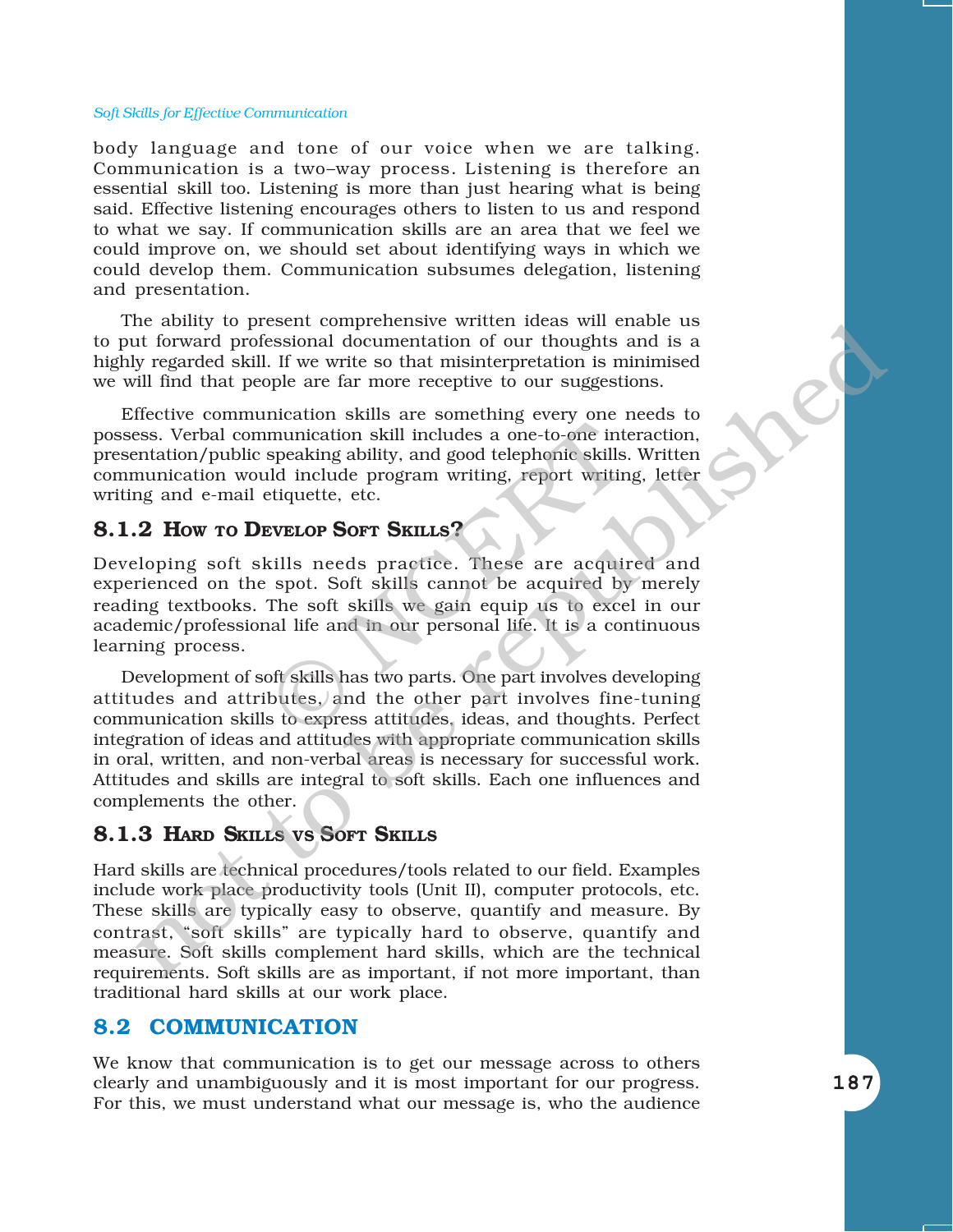is and how it will be perceived. We must also weigh-in the circumstances surrounding our communications, such as the situational and cultural context.

Information is giving out while communication is getting through.

#### **8.2.1 EFFECTIVE COMMUNICATION**

Effective communication and interpersonal skills are crucial to the success of an academician as they help him in dealing with people at the emotional level. Effective communication and soft skills not only improve relationships, but also improve efficiency. Communicating effectively is characterised by such things as active listening, using self for messages, conflict management, positive body language, and asking the right questions. success of an academician as they help him in dealing with people at the emotional erel. Effective communication and soft skills not only<br>tmprove relationships, but also improve efficiency. Communicating<br>effectively is ch

Communicate with confidence, clarity and impact.

#### **8.2.2 COMMUNICATION PROCESS**

The process of communication involves effort from both the sender and receiver of the message. Else the process can be fraught with error, with messages often misinterpreted by the recipient. When the error is not detected, it can cause tremendous confusion, wasted effort and missed opportunity. Sking the right questions.<br>
With confidence, clarity and impact.<br>
2.2 COMMUNICATION PROCESS<br>
the process of communication involves effore:<br>
ceiver of the message. Else the process of<br>
the messages often misinterpreted by t

Problems with communication can pop-up at every stage of the process. To be an effective communicator and to get our point across without confusion, our goal should be to lessen the frequency of these problems at each stage. This can be done through clear, concise, accurate, and well-planned communications.

The communication process consists of basic components like sender, encoding, channel, decoding, receiver, and feedback and the context.

#### **Sender**

As the source of the message, we need to be clear about why we are communicating, and what we want to communicate. We also need to be confident that the information we are communicating is useful and accurate.

#### **Encoding**

This is the process of transferring the information we want to communicate into a form that can be sent and correctly decoded at the other end. One must be careful about cultural issues, mistaken assumptions, missing information, etc.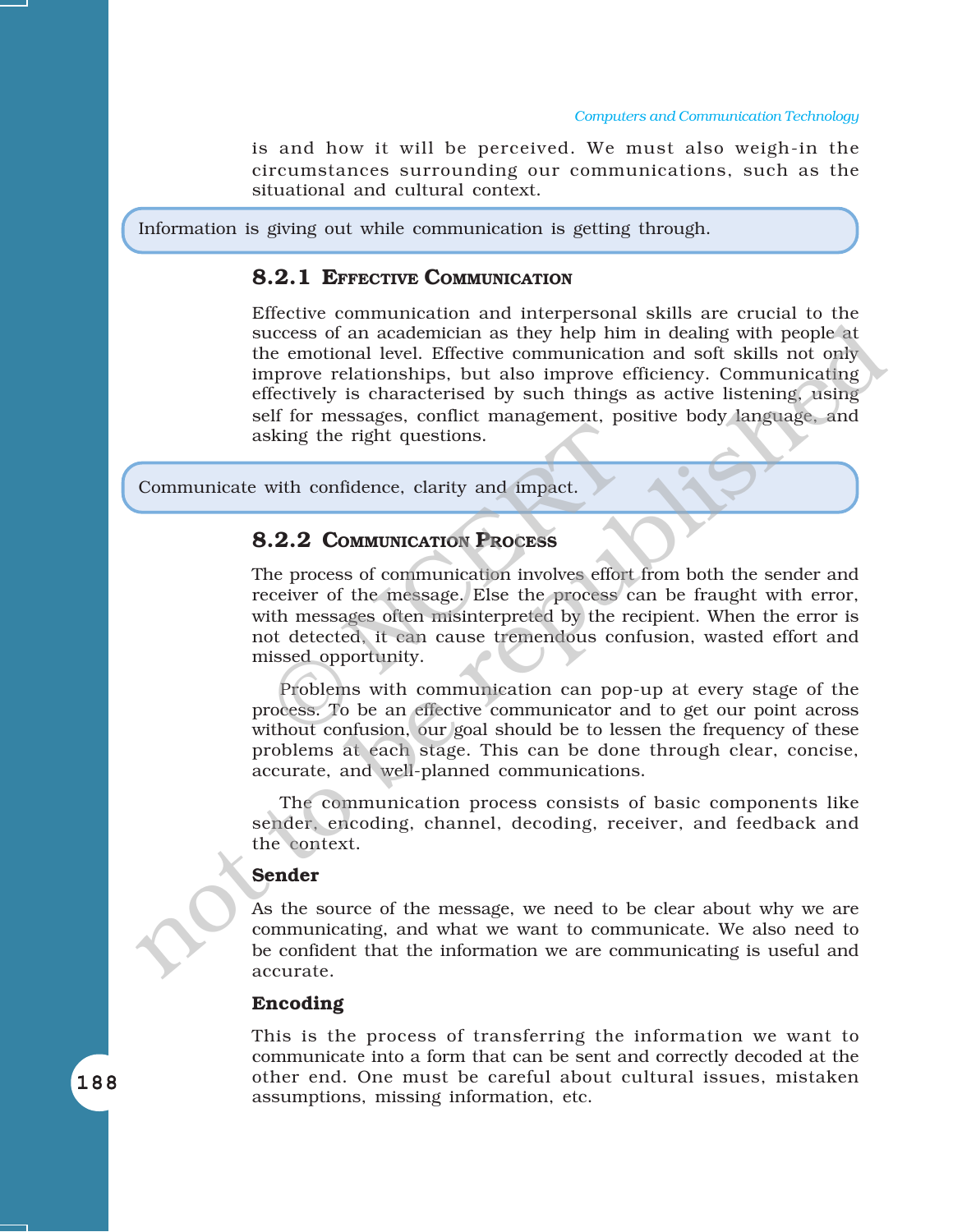#### **Channel**

Messages are conveyed through channels which may be verbal, including face-to-face meetings, telephone and videoconferencing and written, including letters, e-mails, memos and reports. Different channels have different strengths and weaknesses. For example, it is not effective to give a long list of directions verbally.

#### **Decoding**

Just as successful encoding is a skill, so is successful decoding (for example, taking the time to read a message carefully, or listen actively). Confusion can arise from errors in encoding as well as decoding. This is particularly the case if the decoder does not have enough knowledge to understand the message.

#### **Receiver**

Our message is delivered to individual members of our audience. No doubt, we need to be aware of the actions or reactions we hope our message will get from them. We need to bear in mind, though, that each of these individuals enters into the communication process with his or her own ideas and feelings that will undoubtedly influence their understanding of our message, and thereby, their response. To be a successful communicator, we should consider this before delivering our message, and act appropriately. vered to individual members of our audie<br>
be aware of the actions or reactions we h<br>
be m them. We need to bear in mind, thou<br>
duals enters into the communication proces<br>
and feelings that will undoubtedly influent<br>
ur mes

#### **Feedback**

Feedback is obtained by monitoring response of the receiver to the message. Our audience will provide us with the feedback, may be in the form of verbal and non-verbal reactions to our communicated message (Figure 8.1). Pay close attention to these feedbacks. These feedbacks are the only things that allow us to be confident that our audience has understood our message. If we find that there has been a misunderstanding, at least we have the opportunity to send the message a second time.



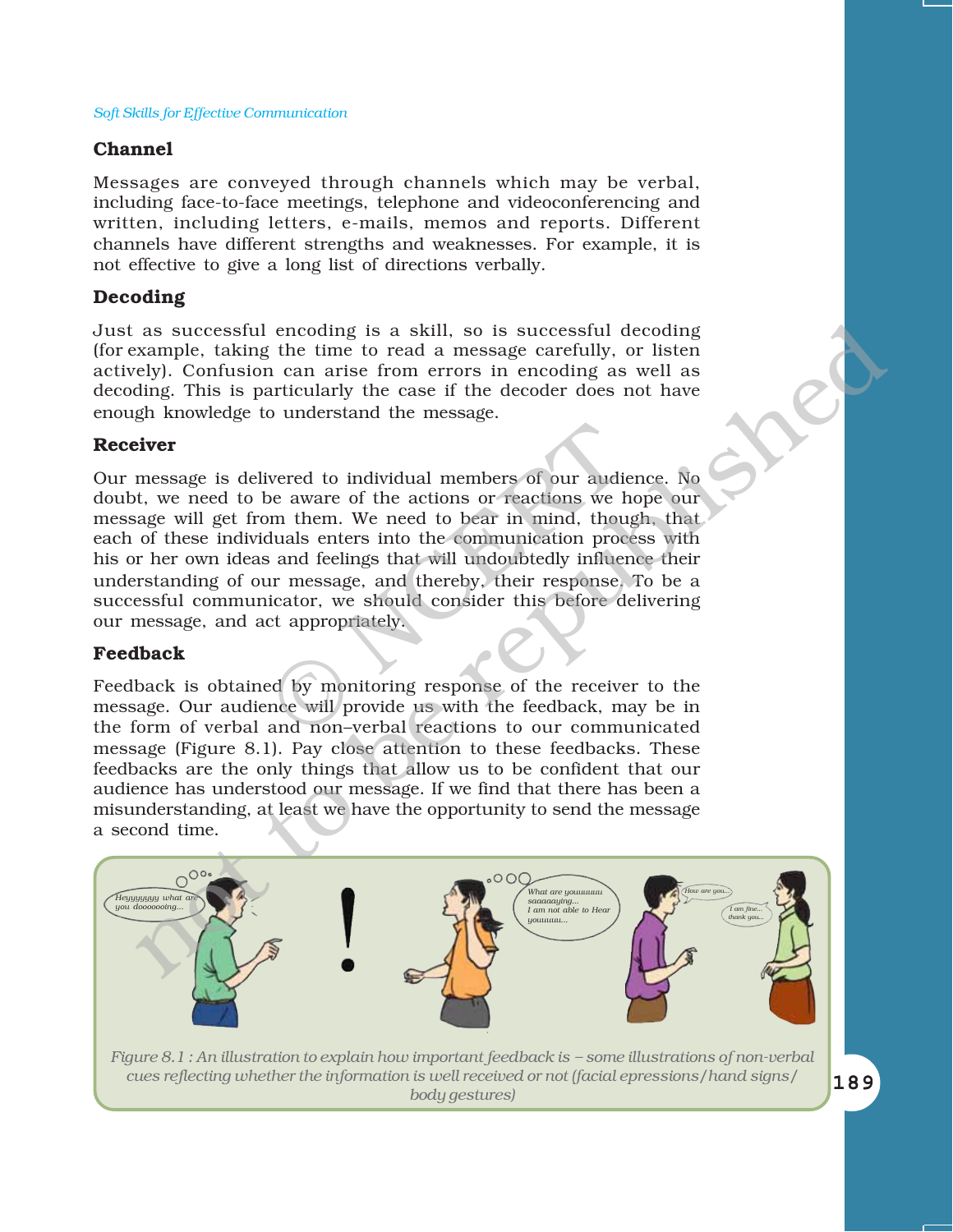#### **8.2.3 COMMUNICATION MODELS**

Various communication models have been proposed for the communication process. The simplest of these, the sender-receiver models are discussed here.

#### **Basic Communication Model**

This model (Figure 8.2) is useful when the movement of information across space and through time is a central challenge. Since the model looks at communication from a message point-of-view, its usefulness is limited when the information exchange is so complex that it cannot be isolated into message units.



#### **Interaction Communication Model**

In a two-way communication/dialogue the source and receiver change positions and messages bounce back and forth (Figure 8.3).

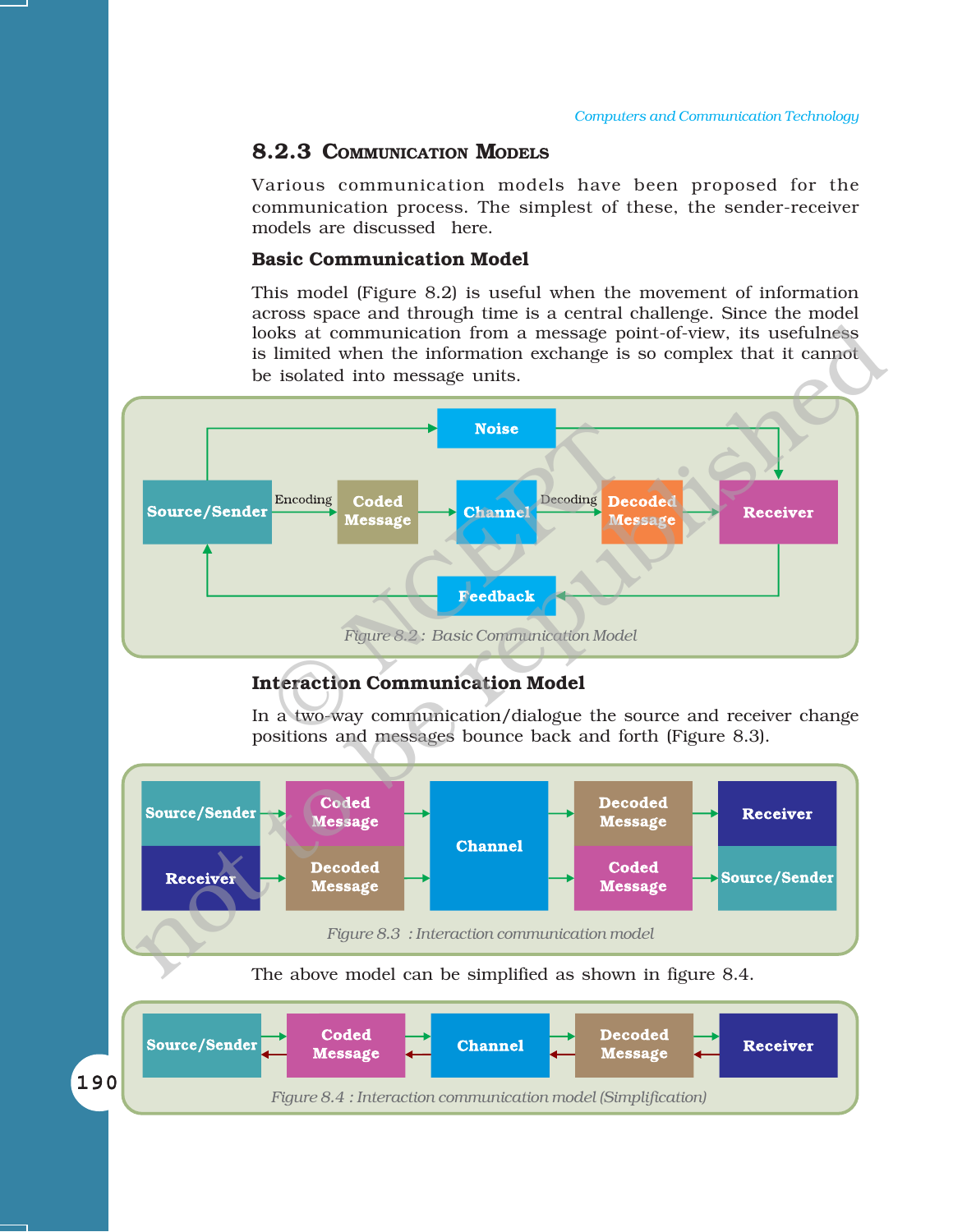These are successful only when both the sender and receiver understand the same information.

#### **8.2.4 CONTEXT**

In a communication, there is some minimum shared context. We might be in the same physical location. Even over the phone we have, at the minimum, the commonality of time. When we generate a document paper, usually there is some context embedded in the medium: the text is in the proceedings of a conference, written on a birthday card, handed to our teacher with a batch of too westernised term papers, or something similar.

#### **8.3 COMMUNICATION THROUGH E-MAIL**

With e-mail, we cannot assume *anything* about a sender's location, time, frame of mind, profession, interests or future value to us. This means, among other things, that we have to be very, very careful about giving our receivers some context. This section will give specific strategies for doing so.

#### **8.3.1 USEFUL SUBJECT LINES**

A subject line that pertains clearly to the body of the e-mail will help people mentally shift to the proper context before they read our message. The subject line should be brief (as many mailers will truncate long subject lines), does not need to be a complete sentence, and should give a clue to the message/contents. For example: **CATION THROUGH E-MAIL**<br>not assume *anything* about a sender's 1<br>, profession, interests or future value to<br>things, that we have to be very, very caref<br>s some context. This section will give<br>so.<br>**BJECT LINES**<br>pertains clea r, usually there is some context embedded in the medium: the recordings of a conference, written on a birthday card.<br>
Elect to our teacher with a batch of too westernised term papers, or<br>
thing similar.<br>
COMMUNICATION THR

*Subject : Need 3 Cars on Tuesday*

*Ramesh - I need three cars for Thursday's demonstration in Delhi. They need to be petrol engine cars, and they need to be packed for shipping by Tuesday night.*

Here the subject line summarises effectively the most important details of the message. If the message is in response to another e-mail, our e-mail software will probably preface the subject line with Re: or RE: If our e-mail composition software does not do this, it would be proper to put in RE: by hand.

*Subject : Re : Need 3 cars by Tuesday*

*Abdul ñ I have got two cars already packed from last weekís demo, but I do not have another functional petrol engine right now. Can you manage with two-petrol engine and one diesel engine car?*

For time-critical messages, starting with URGENT is a good idea (especially if we know the person gets a lot of e-mails):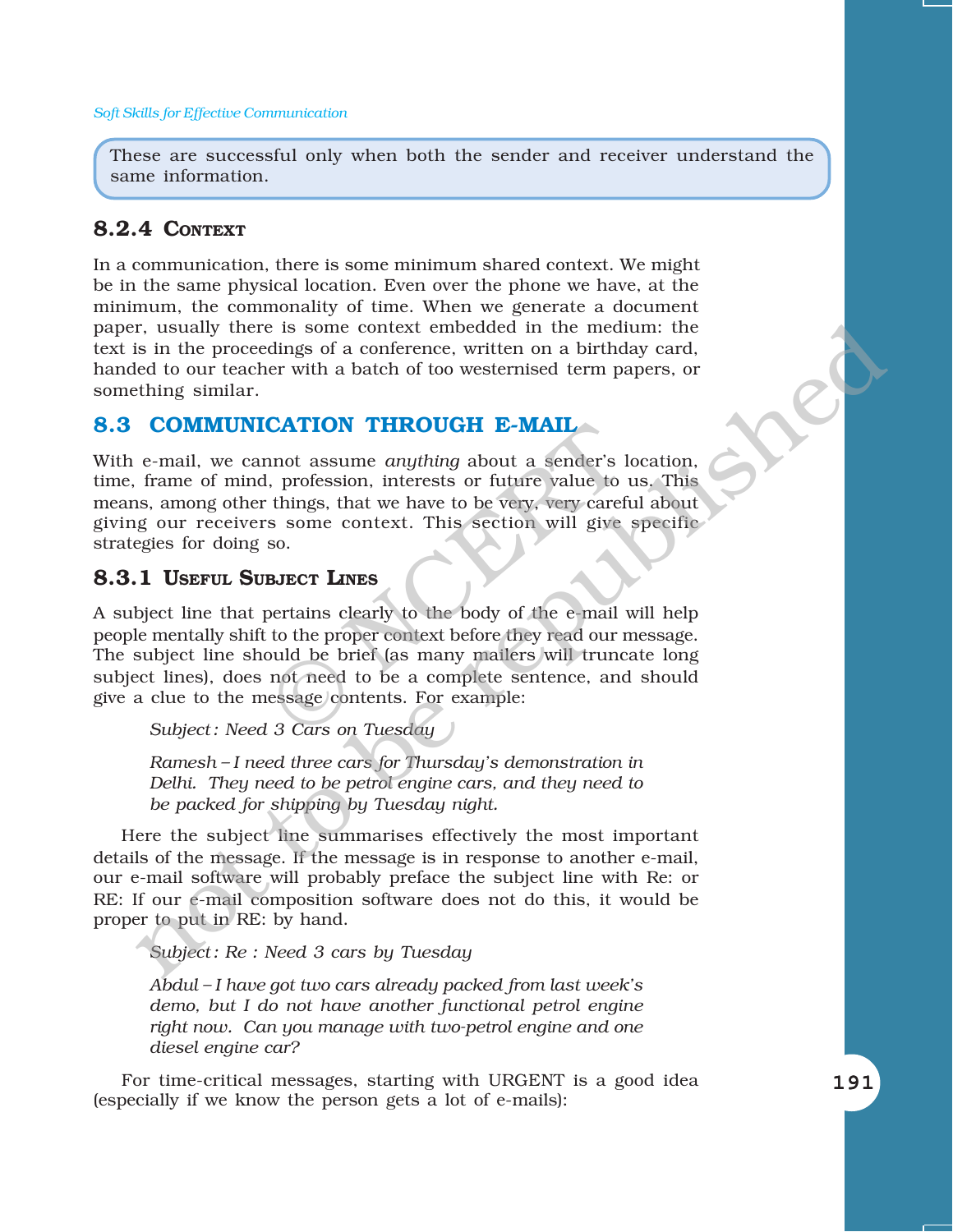*Subject : URGENT : Need petrol engine cars*

*I need to have another petrol engine car for the Mumbai demo, by tomorrow afternoon. Ramesh only has two, and I have to have three. Therefore, if anyone could help in this regard I would really appreciate it!*

For requests, starting with REQ : can signal that action is needed:

*Subject : REQ : Petrol cars required*

*Abdulís call for a petrol engine car. Please check in your garage. You have seven of them with you that you are no longer using. Please take a moment to look around your area for petrol engine cars that you are no longer using, and get them back to Ramesh.*

If we are offering non-urgent information that requires no response from the other person, prefacing the subject line with FYI: (For Your Information) is not a bad idea, as in get them back to Kamesh.<br>
If we are offering non-urgent information<br>
om the other person, prefacing the subject<br>
formation) is not a bad idea, as in<br>
Subject: FYI : Sweets in break room<br>
Arti has left some sweets downstair

*Subject : FYI : Sweets in break room*

*Arti has left some sweets downstairs in the break room. First come, first served!*

#### **8.3.2 INFORMATION**

We should eliminate the word "information" from the subject lines (and may be from the body of the message as well) since it may be misleading to the reader. An example to explain the point:

*Subject : information*

*Please send me information about Indian Institutes of Technology (IIT).*

This gave the reader very little clue as to what the person wanted to know: admission, application or deadlines? The number of students? The number of buildings? Was the reader supposed to send paper documents or give URLs? The only thing one could do with an e-mail like this was ask for further context. Mail like this would have been much better as: Abdul's call for a petrol engine car. Please check in your<br>spare, You have seven of them with you that you have republished to the republic took around your<br>area for petrol engine cas that you are no longer using, and<br>get

*Subject : Indian Institutes of Technology Admissions Process (IIT)*

*Are there any web pages about admission process to IITs?*

#### **8.3.3 QUOTING DOCUMENTS**

If we are referring to previous e-mail, we should explicitly quote that document to provide context. Instead of sending e-mail that says:

*Did we get all the information that we required?*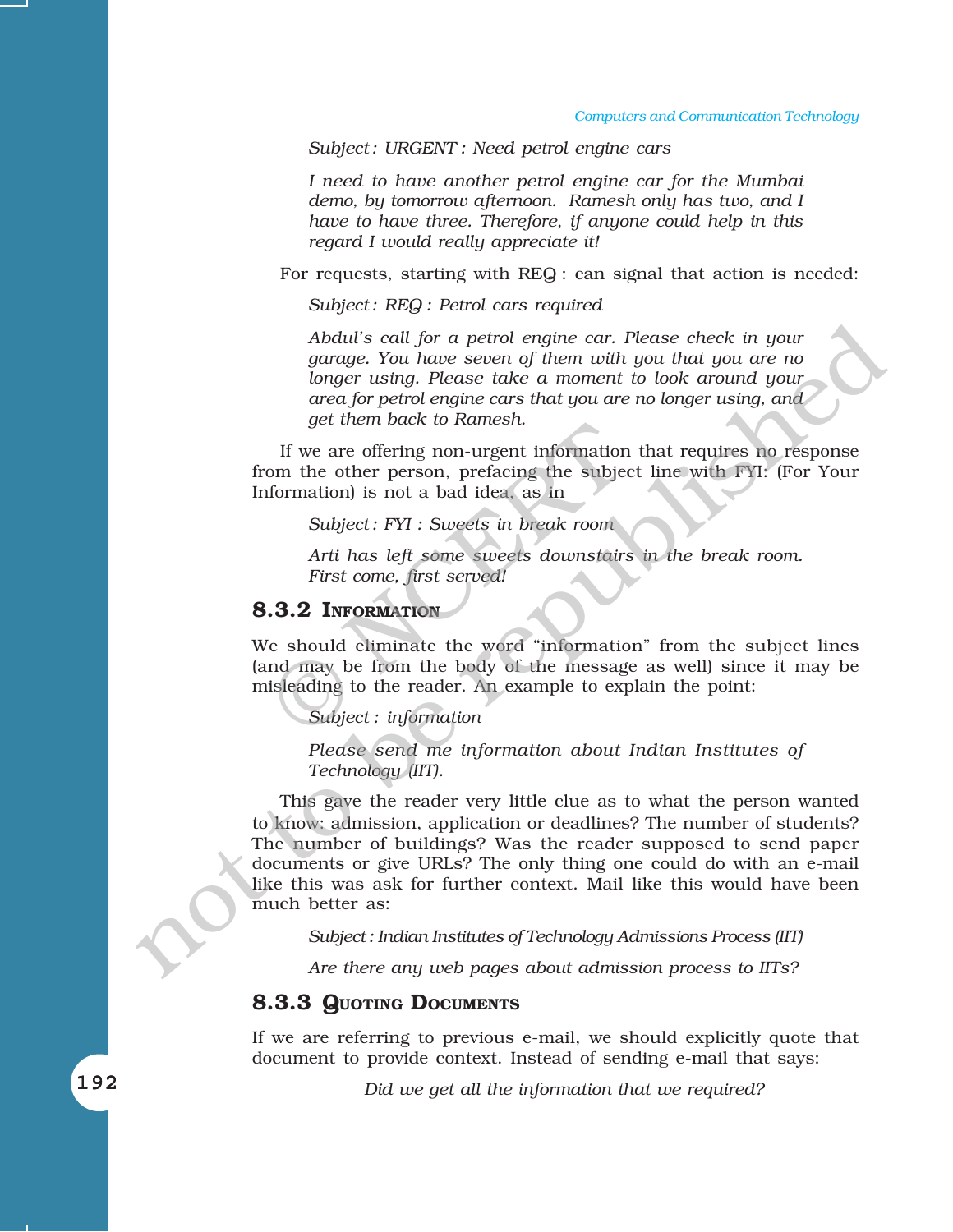*Say :*

*> Did we get all the information that we required?*

The greater-than sign (>) is the most conventional way to quote someone elseís e-mail words, but different e-mail software may use a different convention. Even if there are a fair number of words in our response, we still might need to quote the previous message.

#### *Key Points*

We may know what we are talking about, but our readers may not. Give them the proper context by:

- Giving useful subject lines
- Avoiding pronouns in the first few lines
- Quoting the previous message or document that has been used or referred to.

Use simple and clear words that directly indicate the purpose instead of ambiguous phrases that have the chance of being understood differently.

#### **8.3.4 IDENTIFICATION**

When one gets an e-mail from strangers, more care should be taken about what connection they have with the reader than how the reader is addressed in the mail. For instance when we send an e-mail to someone who does not know us, it would be good if we would immediately answer these questions: between that has been<br>
revious message or document that has been<br>
and clear words that directly indicate the<br>
es that have the chance of being understate<br>
revious<br>
revious<br>
mail from strangers, more care should be<br>
ion the e may know what we are talking about, but our readers may not. Give them<br>
• Giving useful aubject lines<br>
• Giving useful aubject lines<br>
• Avoiding pronouns in the first (ew lines<br>
• Avoiding the previous message or documen

- How did we learn about our correspondent?
- What do we want from our correspondent?
- Who are we?
- Why should our correspondent pay attention to us? (If we cannot answer this question, we should wonder if we should even send the e-mail).

Putting some of that information in a signature is better than nowhere at all, but putting it at the top is better for several reasons:

- Our identity is an important clue to the context of the message.
- If there is a problem with the transmission of the e-mail, the end is much more likely to get lost than the beginning.
- Many people get more than twenty messages per day, and so read them quickly. If we do not quickly establish our identity, our correspondent may delete our message before they find the underlying cause of the mail.

Good answers to the questions can take several forms:

*Dear Ms Suman, I am an editor at Very Large Publishing Company, Inc. I sat next to your brother on Air India last week, and he mentioned that you are interested in publishing a book*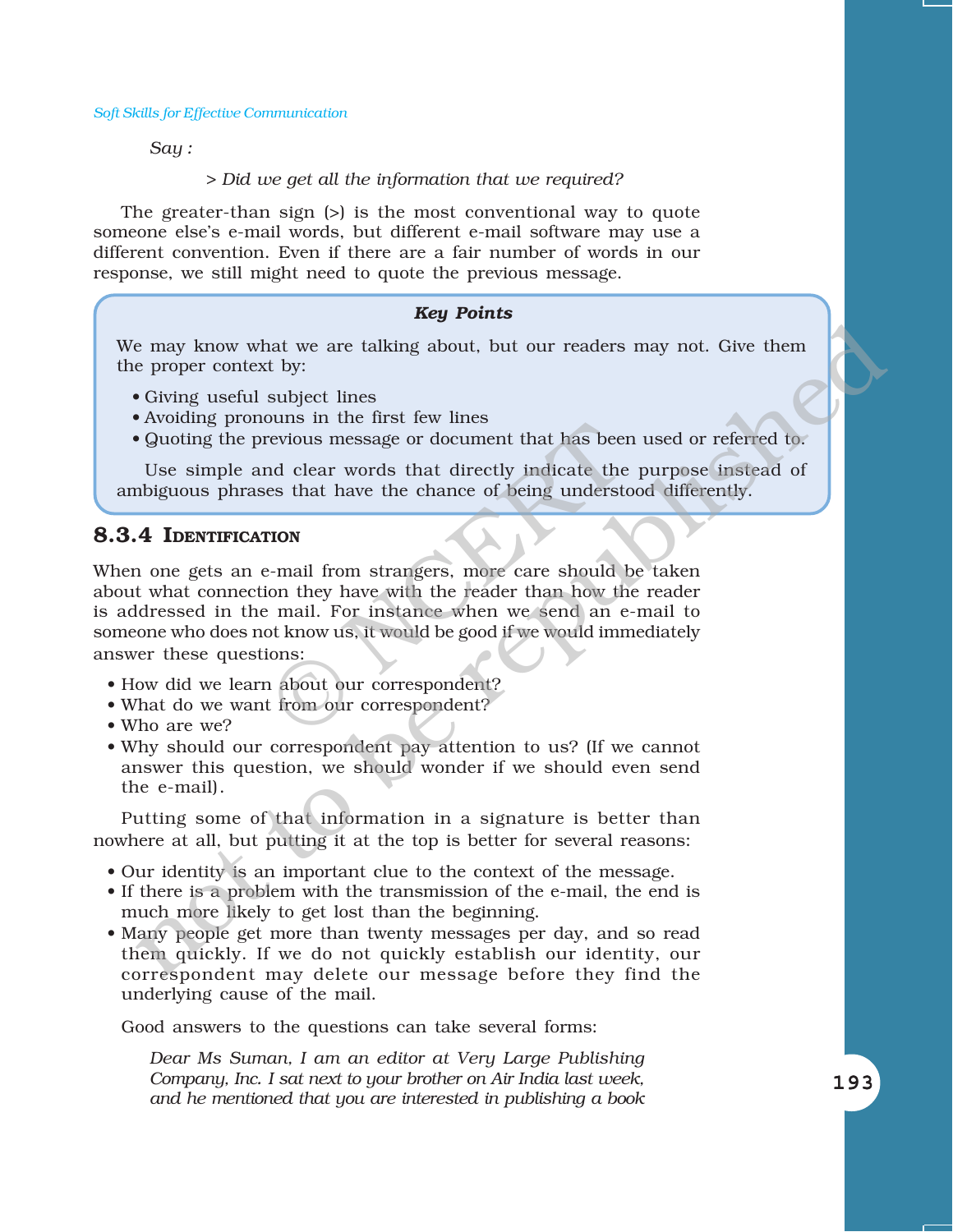#### *Computers and Communication Technology*

*based on your e-mail guide. I have read your guide, and would be very much interested in receiving a proposal from you.*

Alternatively:

*My name is Vijay and I am the legal counsel for Suraksha Security Services. We are deeply disturbed at the allegations that you cast upon us in your e-mail guide. Therefore, we order you to immediately cease and desist using any reference to Suraksha Security Services in your e-mail guide. If you do not, we will be forced to file suit against you or your descendants.*

Another form of e-mail could be:

*Hi - I am a novice e-mail user and just read your e-mail guide.*

*I donít know if you are the right person to ask or not, but do*

*you know what the French word for "Mister" is If you can tell* 

*me the answer, I will send you a funny postcard.*

#### **Signatures**

Many e-mail programs allow setting up a default signature to be included at the end of every message. Many people use these signatures as an easy way to give their name and alternate ways of reaching them. For example: guide.<br>
I don't know if you are the right person<br>
you know what the French word for "M<br>
me the answer, I will send you a funny<br> **ignatures**<br>
any e-mail programs allow setting up<br>
included at the end of every message.<br>
gnat If you do not, ue will be forced to file suit against you or<br>symm descendants.<br>Another form of e-mail could be:<br> $11i + 1$  am a notice e-mail user and just read your e-mail<br>guide.<br>I don't know if you are the right person to

*Hi - when do you want to go for lunch?*

*Suresh Gupta,*

*Managing Director,*

*Suraksha Security Services,*

*Wilson Street,*

*Delhi - 110001* 

Telephones: +91 11 -12346578/79

*Fax: +91 11- 12345689*

*E-mail: suresh.g@suraksha.sec.com*

*Website: www.surakshasecurities.com*

Such an extensive amount of signature information in contrast to such a short question looks unwanted. If they got the e-mail from you, they can reply by e-mail. So they do not need our FAX number or street address. (If they have to send a FAX or package, they can ask for address information.) They already have one e-mail address in the message we sent, and don't need our other e-mail addresses.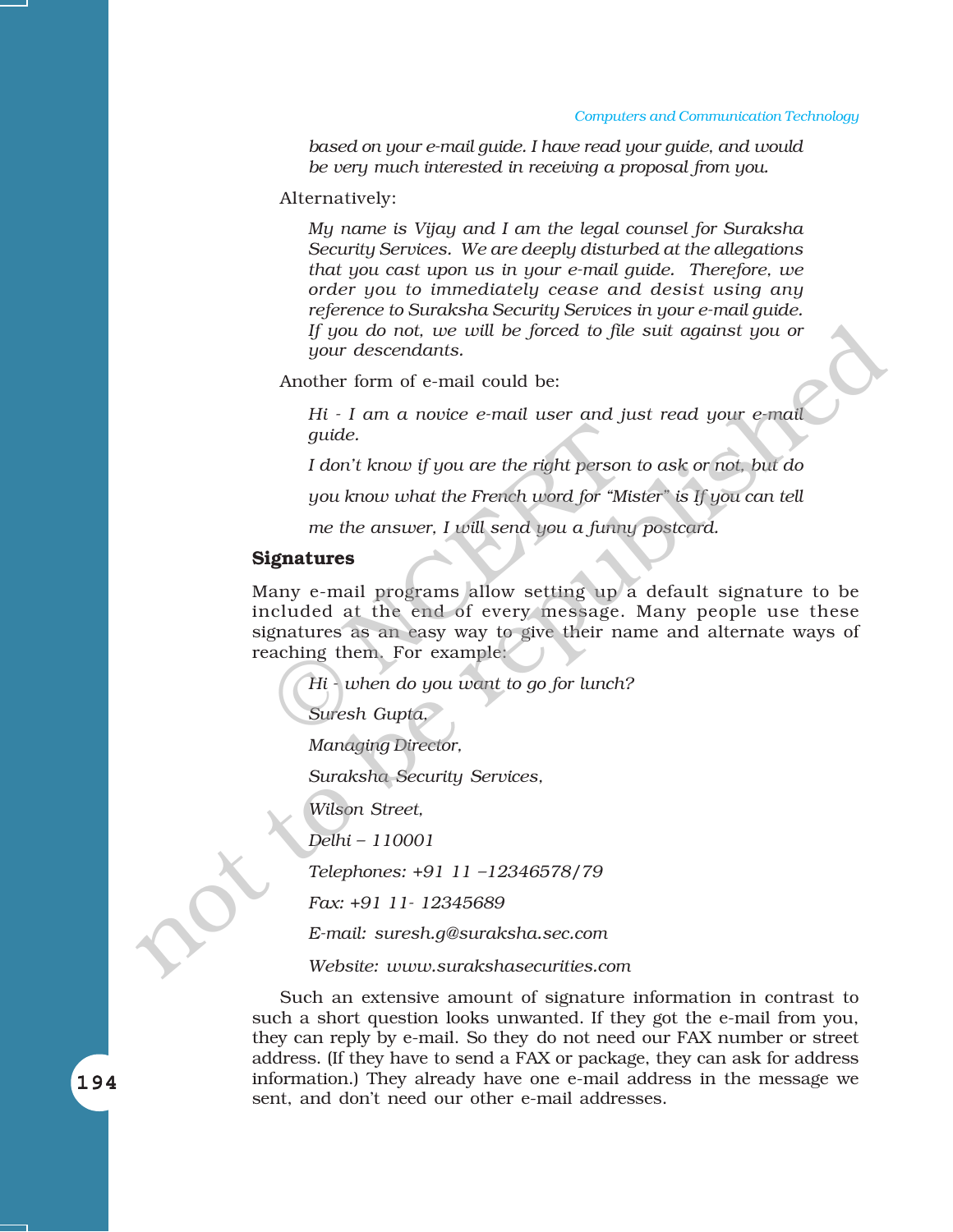The name is perfectly reasonable to include, especially if

- ï Our e-mail messages do not include our full name in the From: line. (Send yourself an e-mail to see if our name is there or not.)
- The name in the From: line doesn't match the name we actually  $11S<sub>e</sub>$
- The e-mail account is shared by multiple users (two persons having a joint e-mail account, for example).

The telephone number is also a reasonable thing to include - if we are willing to be interrupted by phone calls. Emotions are easier to convey over the phone, and some people prefer phone to e-mail for all circumstances.

If the message is business related, including the company name is a reasonable thing to do - even if the message is going to someone else in the same company.

One thing that is important from Vijay Guptaís signature above is that one would like to see is his job title. Is he the vice-president of sales or the shipping clerk? That may have more of an influence on the correspondent than anything else may. That signature is still overkill for arranging lunch, but it is not always convenient to switch between having our signature included or not. bo do - even if the message is going to some<br>y.<br>in important from Vijay Gupta's signature<br>to see is his job title. Is he the vice-pres<br>g clerk? That may have more of an influence<br>anything else may. That signature is still<br>

Some people put things purely for entertainment in their signature: artwork, philosophical sayings, jokes, and/or quotations in their signature. This may be all sight, but do not overdo it.

After setting up a signature that is included automatically, it is easy to forget about it. Therefore, whenever a piece of contact information changes, make sure to revisit the signature to make sure that it is still up-to-date. In addition, if there is an entertainment piece in signature, change it occasionally. It will not be as funny the fiftieth time our coworker saw it as it will be the first time. not except<br>one tamost solution that the energy over the properties and contage of<br>meaning to be interrupted by phone calls. Emotions are easier to<br>mistances.<br>The measage is business related, including the company name is<br>

One final note on signatures : there is a good way to let our correspondent know that the entire message was transmitted properly. There is no body language to signal that we are "done talking" and, unfortunately, e-mail transmissions are sometimes interrupted.

#### **Separators**

Many people put pretty separators  $-$  lines, horizontal bars, and so on  $$ around their signatures. For example:

Vijay Gupta ----- | Company Secretary, Suraksha Security Services.

+91 11- *12346578/79* voice | +91 11 *123465789*-fax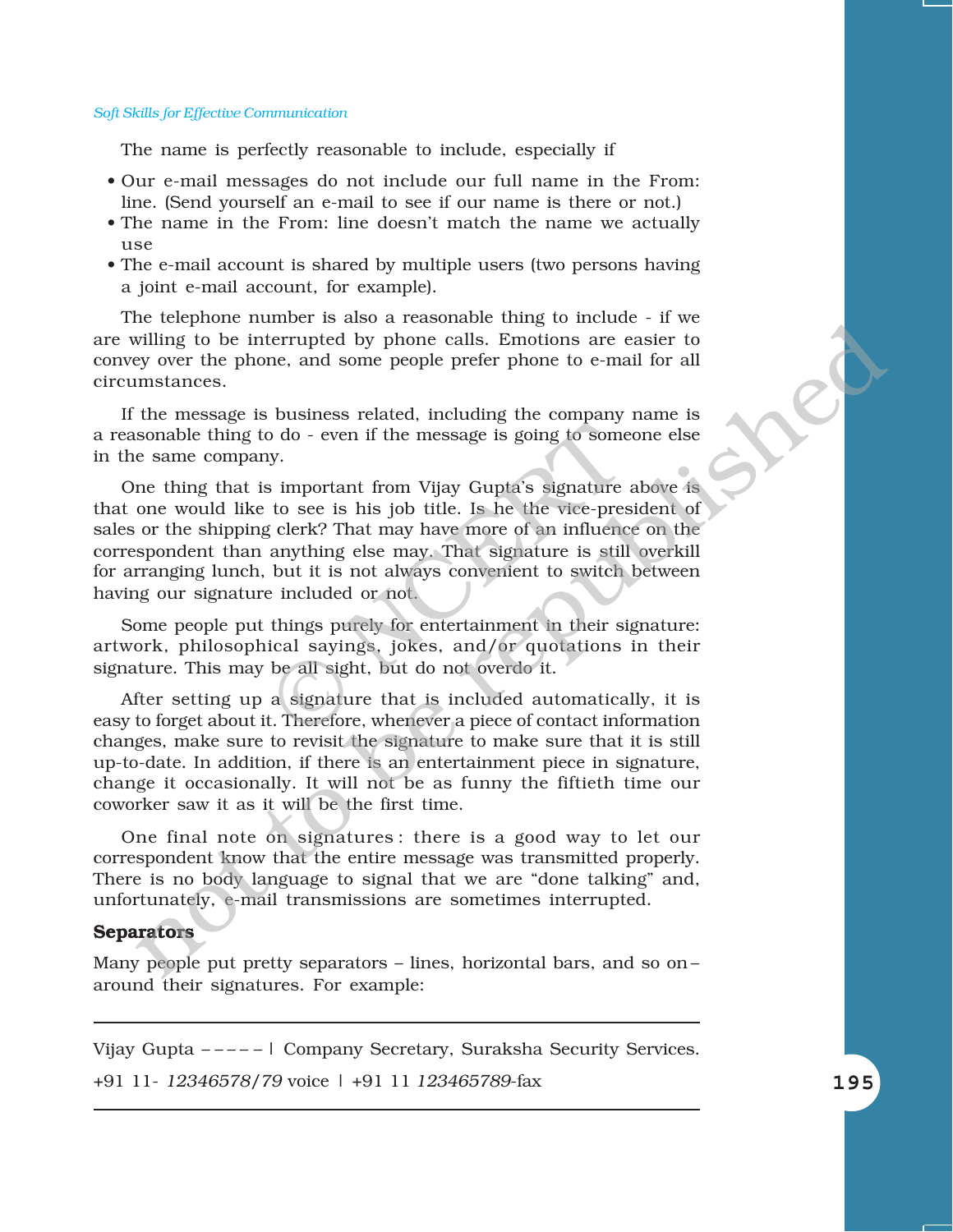#### *Computers and Communication Technology*

These are very pretty for normal (sighted) person, but imagine what it would be like for people who are visually challenged and that they have their computer read their e-mail to them: "hyphen hyphen hyphen hyphen hyphen..."

That said, some e-mail programs recognise  $-$ " as a signature separator, and so can process the signature differently. Technically, the signature is supposed to be two hyphens plus a space, but it is very common to see just two hyphens without the space.

While sending e-mails to familiar people, some people often avoid the signature mentioned above, and simply end with words like *Regards* followed by their name.

*Key Points*

If we are well known to our correspondent, we can probably get away without including extra identification. In other cases, we should provide our correspondent with enough clues to figure out who we are, why we are writing, and why he or she should pay attention to us. Preferably, this information will be at the top of the message. **EXECUTE:**<br>
Known to our correspondent, we can providentification. In other cases, we should p<br>
ues to figure out who we are, why we are w<br>
ention to us. Preferably, this information<br>
re difficult to do well, especially if

Greetings are difficult to do well, especially if we are crossing cultures and/or languages.

#### **8.3.5 AUTO MESSAGE RESPONDER**

Many times, it is seen that there is an unprecedented delay in responding to the mail due to travelling or non-availability. It is essential to activate our auto e-mail responder option, while we are away and we cannot check our inbox. This will inform the e-mail sender about our availability status and he/she can then act accordingly, instead of impatiently waiting for a reply from our end and suffering. An example could explain it more clearly: While sending e-mails to familiar people, some people often a<br>wide signature mentioned above, and simply end with words like<br> $Regands$  followed by their name.<br>
<br> **Key Points**<br>
If we are well known to our correspondent, we can

*To:*

*From : Self*

*Subject : Away for an assignment to Manali*

*Dear All,*

*I will be away on an assignment to Manali for five days and would be unable to access my mailbox. I would respond to your mail when I get back. In case of an urgency, please get in touch with Mr. Sameer Singh at sameer.s@suraksha.sec.com*

*Regards*

*Vijay*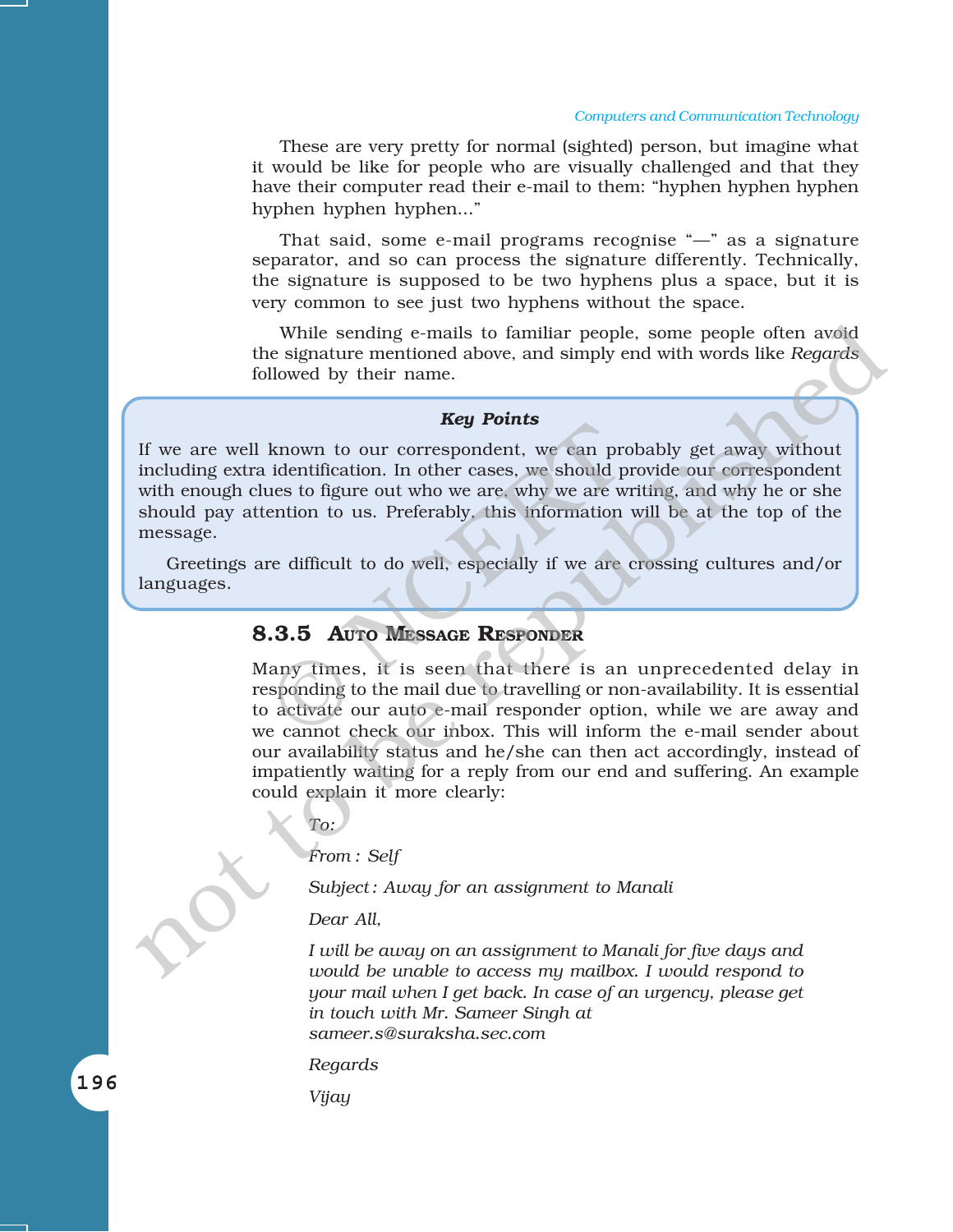This will help the sender in making his/her decisions accordingly.

#### *Some thumb rules for writing an effective e-mail (net etiquette):*

- 1. Think before writing.
- 2. Keep the message concise.
- 3. Remember that e-mail is not necessarily confidential. Some companies retain the right to monitor employees' messages.
- 4. Do not attempt to "discipline" the reader. It is unprofessional to lose control in person-to do so in writing usually just makes the situation worse.
- 5. Do not "spam". Do not send unnecessary or frivolous messages. Soon, people will quit opening any message from you.
- 6. Do not type in all caps! It looks like we are yelling at the reader!
- 7. Do not type in all lower cases. If we violate the rules of English grammar and usage, we make it difficult for the reader to read.
- 8. Use indicative "Subject" line to get the readers' attention. e.g." Information on XYZ Project," or "Status Report Q1"
- 9. Take the time to proof read the document before sending it.

#### **8.3.6 E-MAIL ATTACHMENT SIZE**

E-mails are used for a host of purposes, for exchanging information in the form of images and other multimedia files. Due to this, many times senders attach heavy files in the form of photographs or MP3s that clog the inbox of the receiver. As an effective e-mail user, one should always see and assess the size of attachments that should be sent along with the mails. In unavoidable circumstances, it is best to confirm with the receiver before we send a heavy attachment. Ke it difficult for the reader to read.<br>
"Subject" line to get the readers' attentic<br>
t," or "Status Report Q1"<br>
to proof read the document before sending<br>
CACHMENT SIZE<br>
a host of purposes, for exchanging inform<br>
and othe In peason –  $0$  to so in whiting usstained just inacts are suitarion was:<br>
no not "span". Do not send unnecessary or frivolous messages. Soon, people<br>
will qui opening any message from you.<br>
Do not type in all lower cases

#### **8.4 TIMELINES AND CULTURAL DIVERSITY**

E-mails are now one of the fastest media of communication globally. In this section, we will try to understand the importance of co-existence of various cultures and time-lines within which we function. For instance, in some cultures it is appropriate to be to the point in a conversation; while in others we may be required to include the greetings and salutations and the background before we actually come to the main point of conversation.

An effective e-mail communicator always keeps in mind the comfort of the receiver of the e-mail. Keeping the timelines in mind is not necessary while writing an e-mail but one should keep timelines in mind while making a phone call. For instance, it would be inappropriate to call someone in US while it is morning in India, since it will be late night in the US.

#### **8.5 GREETINGS AND SALUTATIONS**

Interestingly, even in the Indian context, we find cultural diversity. There are different ways in which people greet and acknowledge each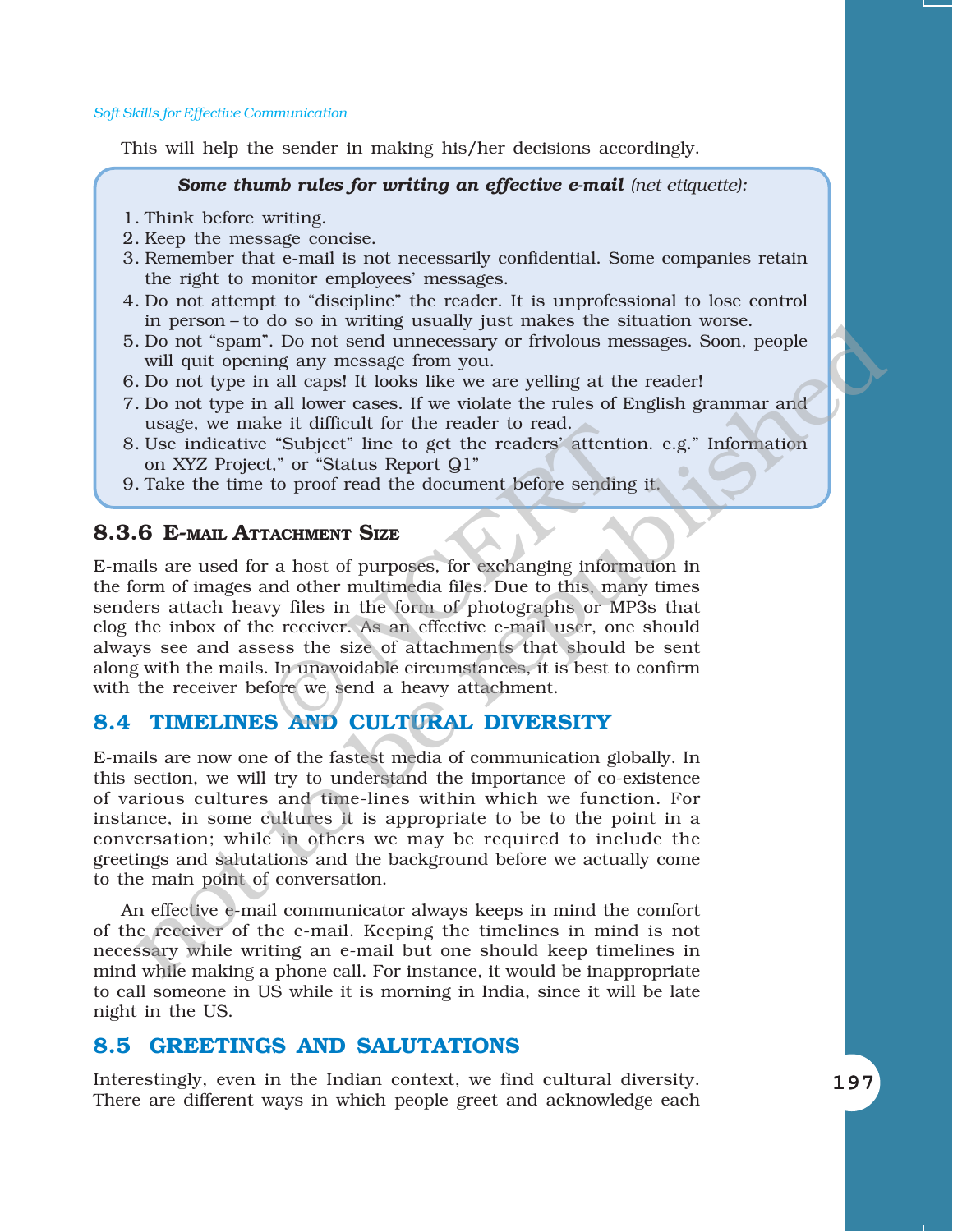#### *Computers and Communication Technology*

other. So an effective communication would include careful usage of greetings and salutations even if we are sending some documents or information from north to south or from, east to west of our own country. A careful selection of openers and closers of a document makes the whole document more interesting and effective at the same time.

Every new medium develops its own protocols or rules for opening and closing. Telephone conversations start with "Hello" and end with "Goodbye". Letters open with "Dear" and end with "Sincerely". However, even though e-mail is so often used for communication, there is no firm custom on how to open and close the same. Many people do not give either a salutation or a signature. After all, while a letter can be separated from its envelope easily, it is difficult to separate the body of an e-mail message from its addressing information. The e-mail message itself says who it is for and from whom.

In this chapter, we will learn some of the commonly practiced thoughts on openers and closers, but we need to think carefully about what we are trying to convey both explicitly and implicitly. We also need to take the culture and customs of all parties into consideration.

Salutations are tricky, especially if we are crossing cultures. Frequently, titles are different for men and women, and we may not be able to decide how to address. The family name is first in some cultures and last in others. Honorific may vary based on status or age. So do not feel bad if we have trouble figuring out which salutation to use: it is a difficult problem. self says who it is for and from whom.<br>
In this chapter, we will learn some of<br>
noughts on openers and closers, but we<br>
bout what we are trying to convey both ex<br>
so need to take the culture and cus<br>
onsideration.<br>
Salutat even hough e-mail is so often used for communication, there is no<br>even have been assumed for communication of a signature of the all, while a letter can be<br>give during the enduction of a signature of the all, while a lett

In some countries, it is a bad idea to use "Sir" or "Mr." unless we are certain that our correspondent is male. While in some others, a ëDear Sirí is an accepted salutation. Similarly, it is probably safer to use "Ms" instead of "Miss" or "Mrs." unless we know the preference of the woman in question.

In non-formal e-mail transaction, we often use "Hi" or "Dear" to address the recipient along with their first name.

Given that e-mail is relatively informal, frequently there is no problem in dispensing with names and titles altogether, especially if we are in a position of higher status than our correspondent:

*Hello - I saw your website and wanted to mention that*

*I invented the fountain pen on Apr 29, 1803, \*not\* on Apr 28, 1802.*

Many people use a simple "Hi" for those they already know:

*Hi - Are you going to school next week? I can bring all my project reports there......*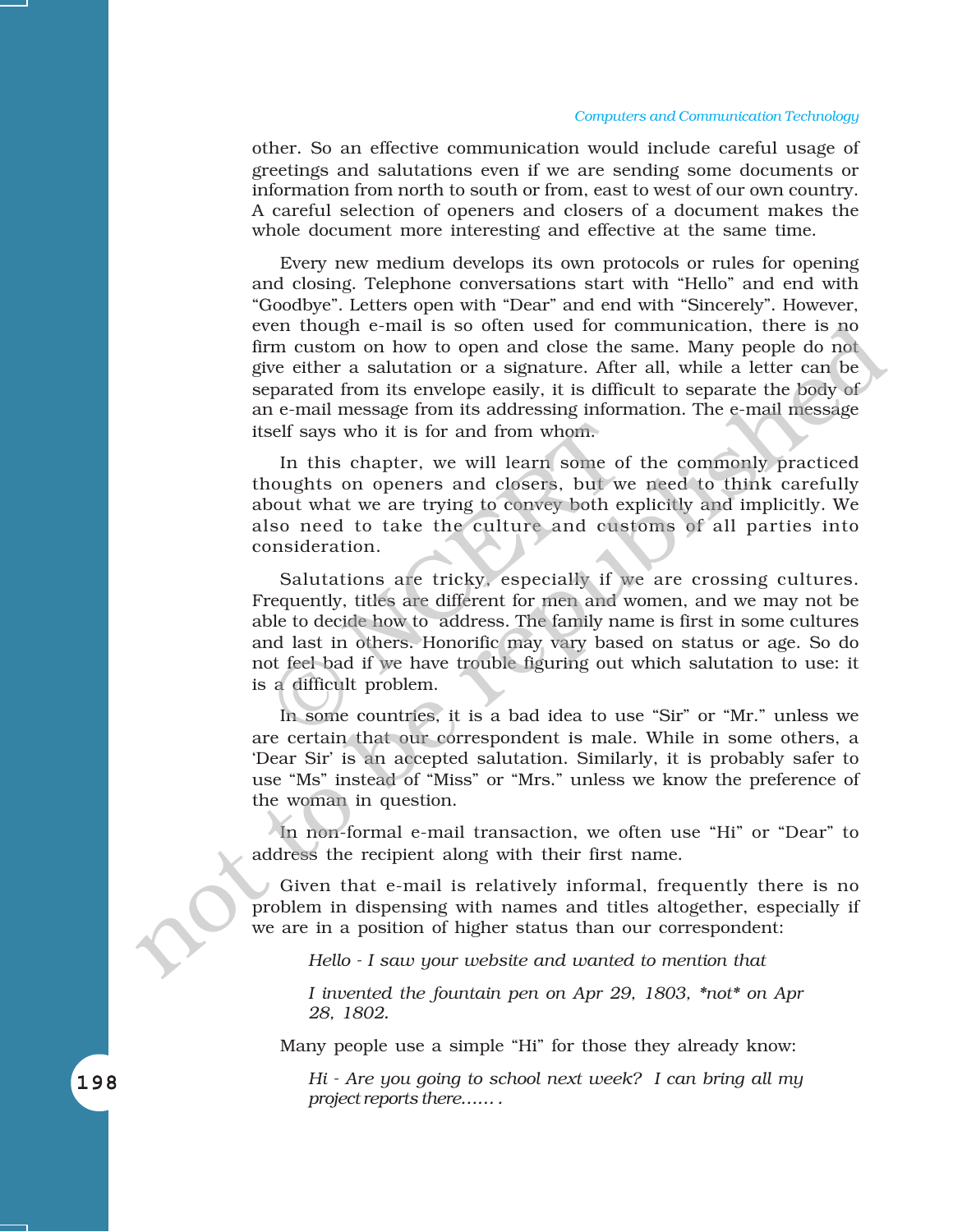"Good Morning" and "Good Afternoon" do not make a lot of sense with e-mail, as the sun may have moved significantly by the time our correspondent gets around to it.

#### **8.6 REMOVING BARRIERS AT ALL THESE STAGES**

To deliver our messages effectively, we must commit to breaking down the barriers that exist in each stage of the communication process. Let us begin with the message itself. If our message is too lengthy, disorganised, or contains errors, we can expect the message to be misunderstood and misinterpreted.

Barriers in context tend to stem from senders offering too much information too fast. It is best to be mindful of the demands on other peopleís time, especially in todayís ultra-busy society. Once we understand this, we need to work to understand our audience's culture, making sure we can converse and deliver our message to people of different backgrounds and cultures within our own organisation, in our country and even abroad. gausset, or contents is the best to be mindful of the demands on the state of the state of the state of the state of the state of the state of the state of the state of the state of the state of the state of the state of t

#### **8.7 WRITING SKILLS**

Many people are intimidated by writing. Even so, there are times when writing is the best way to communicate, and often the only way to get our message across. While writing, remember that once something is sent in written form, it cannot be taken back. This presents written communicators with additional challenges, including spelling, grammar, punctuation, even writing style and actual wording. med to work to understand our audience's<br>
n converse and deliver our message to p<br>
ds and cultures within our own organisa<br>
m abroad.<br>
SKILLS<br>
imidated by writing. Even so, there are tim<br>
ray to communicate, and often the

Thankfully, today's technology makes memo, letter and proposal writing much easier by providing reliable tools like word processors that check and even correct misspellt words and incorrect grammar.

#### **8.7.1 THE IMPORTANCE OF "ETIQUETTE"**

Some of the most basic tips to remember when writing include:

- Avoid slang words
- Try not to use abbreviations (unless appropriately defined or widely accepted)
- Steer away from symbols (such as ampersands  $[&]$ )
- Clichés should be avoided, or at the very least, used with caution
- Brackets are used to play down words or phrases
- Dashes are generally used for emphasis
- Care should ALWAYS be taken to spell the names of people and companies correctly
- Numbers should be expressed in words when the number is less than 10 or is used to start a sentence (example : Ten years ago, my brother and I...). The number 10, or anything greater than 10, should be expressed as a figure (example : My brother has 13 matchbox cars.)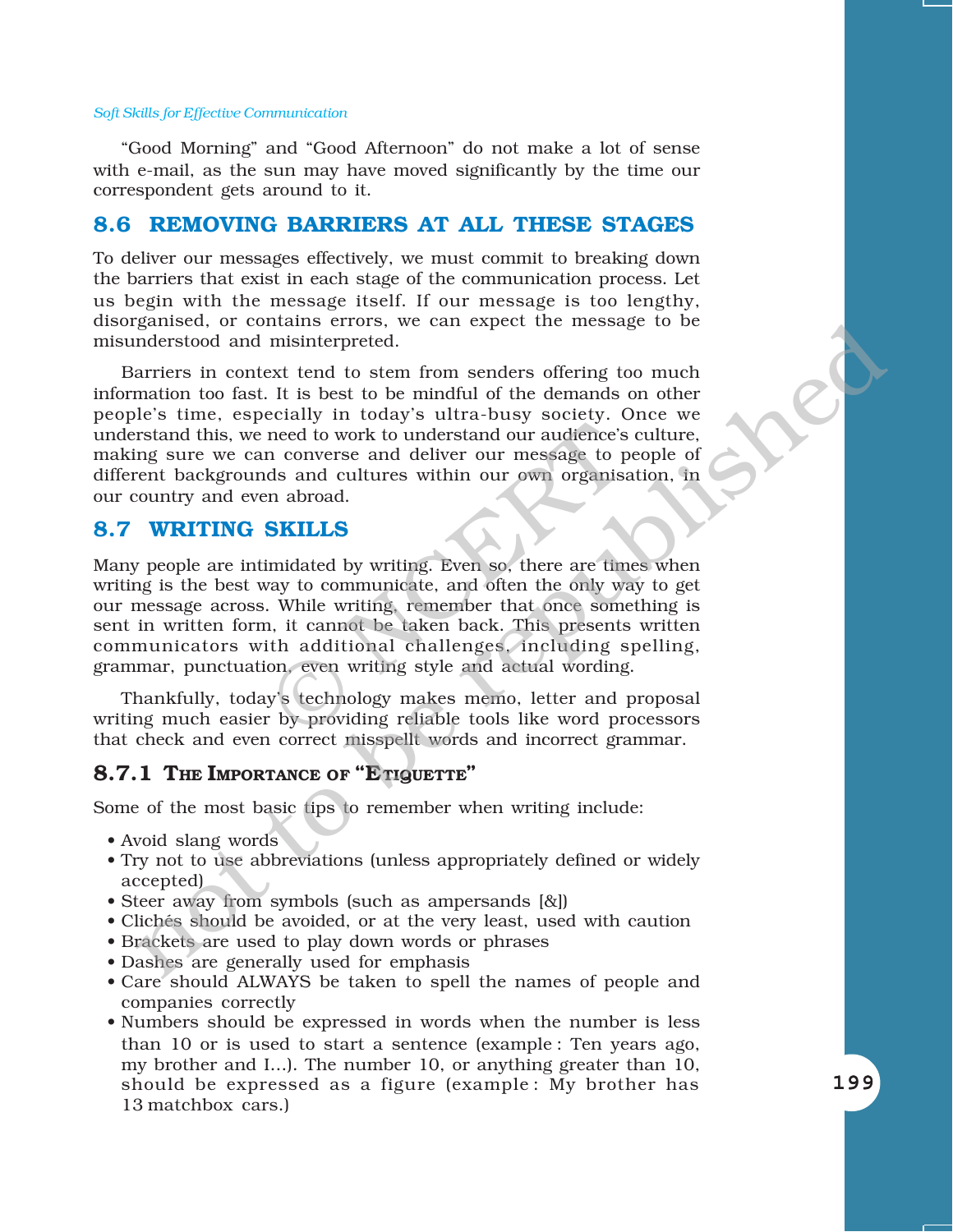- Quotation marks should be placed around any directly quoted speech or text and around titles of publications
- Keep sentences short.

While these tips cover the most common mistakes made when writing letters, memos and reports, they in no way cover everything we need to know or ensure that our written communications are accurate and understood.

Netiquette primarily involves any communication we may send out or receive from the Net.

#### **8.7.2 LETTER WRITING SKILLS**

When writing letters, it is best to address the letter to an individual. Moreover, when beginning the letter with a personal name, be sure to end it with an appropriate closing, such as 'yours sincerely'. If we cannot obtain an individual's name, consider ending it with a more generic (less personal) closing, such as 'yours faithfully'.

Normal business letters should start with an overall summary, showing in the first paragraph why the letter is relevant to the reader. It is not a good practice to make the reader go past the first paragraph to find out why the letter was sent to them.

The body of the letter needs to explain the reason for the correspondence, including any relevant background and current information. Make sure the information flows logically, ensuring that we are making our points effectively. The closing of the letter is the final impression we leave with the reader. End with an action point, such as 'I will call later this week to discuss this further'. Then writing letters, it is best to address foreover, when beginning the letter with a<br>nd it with an appropriate closing, such<br>annot obtain an individual's name, consi-<br>eneric (less personal) closing, such as 'you<br>Normal b Neutrophenon we have sent to the restrict or the sent of the sent of the sent of the Net.<br>
When writing letters, it is best to address the letter to an individual.<br>
Moreover, when beginning the letter with a personal name

#### **8.8 THE IMPORTANCE OF CAREFUL PROOFING**

Perhaps the most important thing to remember when writing a letter is to check it thoroughly after it is completed. This "unwritten" rule holds true for everything we write  $-$  memos, letters, proposals, etc.

We should use both the grammar and spell check on our computer, paying close attention to every word highlighted. We should not place total faith on our computer. Instead, we should have both a dictionary and thesaurus (printed or online) handy to double-check everything our computer's editing tools highlight, as these tools are certainly not always reliable in a given context.

Is our written communication well organised? Does each idea proceed logically to the next? Would some additional headings help? We should make sure our written communications are easy to read and contain the necessary information, using facts where needed and avoiding information that is not relevant. We should also, outline the course of action we expect, such as a return call or visit.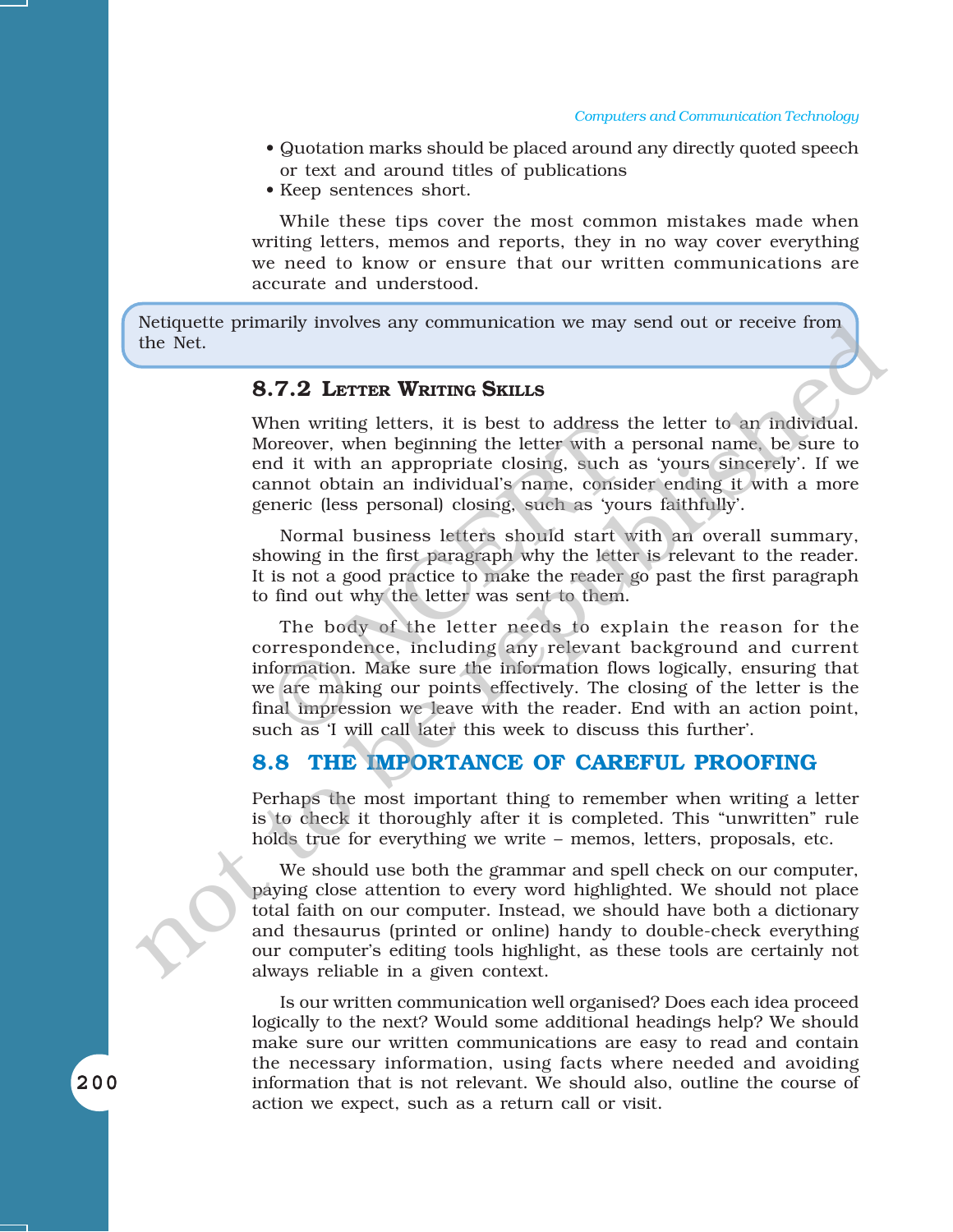Finally, we should close appropriately, making sure to include our contact information. While this may seem obvious, it is sometimes overlooked and can make our written communications look amateurish. This can diminish our chances of meeting our written communicationís goals.

#### **8.9 AUDIOVISUAL COMMUNICATION SKILLS**

Computer and Communication Technology have empowered us to digitise our audio and video inputs and communicate across long and far-reaching destinations. In most of the audio communications, many users do not keep in mind certain essential aspects of audio communication and this results in either miscommunication or no communication. Similarly, in using a tool for video communication some things should be kept in mind so that the communication is effective and there is minimal loss of information intended to be conveyed. notions. If most or the attual communications, many desis to not<br>in mind certain essential aspects of audio communication and this<br>is in their miscommunication or no communication. Similarly, in<br>so it is the formulation is

#### *Audio Communication Skills*

- Always have a sufficient knowledge of the issue that we are dealing with in the audio communication and the key points that we have to discuss. (always remember that the person on the other side can only hear us and respond to our details). **Audio Communication Skills**<br> **Audio Communication Skills**<br> **Audio Communication Skills**<br> **Audio Communication Skills**<br> **Audio Communication Skills**<br> **Consequent Sky points** that we have<br> **e** person on the other side can o
- Do not use very long sentences, since it is difficult to grasp if the sentences are too long.
- ï Always have a modulated pitch of voice, we should stress and emphasise on the words that we want to convey more strongly than the rest of our communication.
- Make use of key words and terms that are related to the issue in consideration, this will minimise the understanding time of the receiver of the information.
- Never speak in a jet speed fashion; always speak clearly voicing out each word and do not leave it for the receiver to understand it on its own.
- Always give sufficient time to listen to what the person on the other side is saying. Allow the other person also to speak his/her part and then respond to him/her after s/he has finished.
- Always have a note-book and pen/pencil marker to note some information given immediately by the receiver
- If we are on multi-people conference call then we should first introduce ourselves and then deliver the message.
- Use of correct salutation is also important depending upon the regional/global context of the person/s we are communicating with.
- ï Summarise the discussion at the end of the meeting.

#### *Video Communication Skills*

- In a video communication to one or many person(s), one should always keep in mind that audio is integrated with video. Hence most points mentioned above are relevant.
- Dressing up for the occasion is also a part of the communication, since many times video conferences are formal in nature.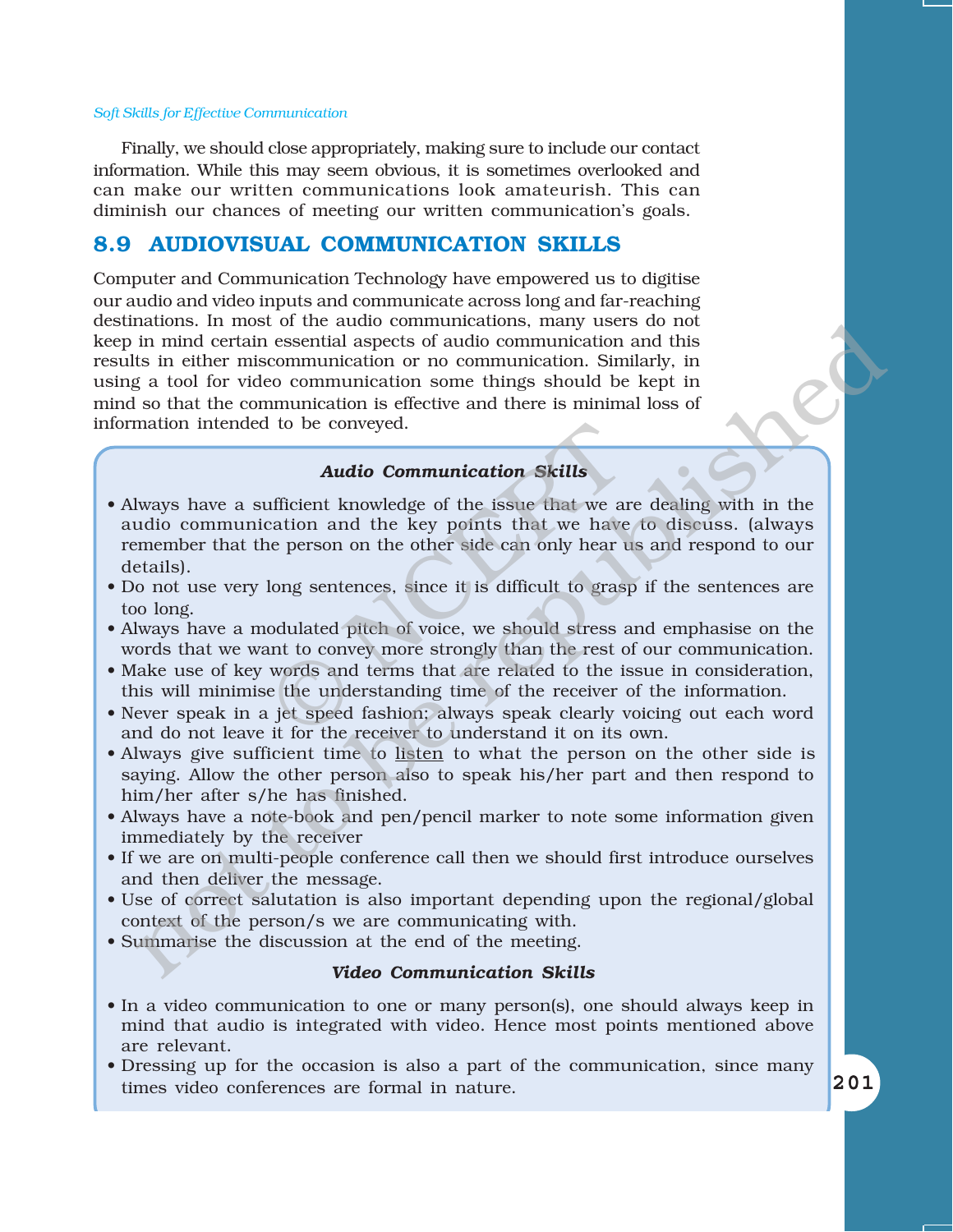- There should be enough preparation for the occasion so that while communicating, we should not be looking for any information that is sought by person(s) on the other end.
- ï Greeting every one and introducing our selves is essential in video communication especially when there is more than one person on board.
- ï Always give an opportunity to others to express themselves in the communication and allow participation of all.

#### **8.10 ACTIVE LISTENING**

#### *Hear What People Are Really Saying*

It is obvious that if we have poor interpersonal communications skills (which include active listening), our productivity will suffer. This is simply because we do not have the tools needed to influence, persuade and negotiate-all necessary for workplace success. Lines of communications must be open between people who rely on one another to get work done. men metade active incoming, our production<br>mply because we do not have the tools need negotiate – all necessary for work<br>bommunications must be open between peop<br>get work done.<br>Considering this, we must be able to lis<br>erfo

Considering this, we must be able to listen attentively if we are to perform up to expectations, avoid conflicts and misunderstandings, and to succeed. Following are a few short tips to help us enhance our communication skills and to ensure that we are an active listeners.

#### **8.10.1 START BY UNDERSTANDING OUR OWN COMMUNICATION STYLE**

Good communication skills require a high level of self-awareness. Understanding our personal style of communicating will go a long way towards helping us create good and lasting impression on others. By becoming more aware of how others perceive us, we can adapt more readily to their styles of communicating. This does not mean we have to be a chameleon, changing with every personality we meet. Instead, we can make another person more comfortable with us by selecting and emphasising certain behaviours that fit within our personality and resonate with another. In doing this, we will prepare ourselves to become active listeners. **8.10 ACTIVE LISTENING**<br>
Hear What People Are Really Saying<br>
11 is obvious that if we have been expected communications skills<br>
(which include active listening), our productivity will suffer. This is<br>
simply because we do

#### **8.10.2 BE AN ACTIVE LISTENER**

People speak at 100 to 175 words per minute but they can listen intelligently to up to 300 words per minute. Since only a part of our mind is paying attention, it is easy to go into mind drift - thinking about other things while listening to someone. The cure for this is active listening - which involves listening with a purpose. It may be to gain information, obtain directions, understand others, solve problems, share interest, see how another person feels, show support, etc. If we are finding it particularly difficult to concentrate on what someone is saying, we should try to repeat their words mentally as they say it this will reinforce their message and help us control mind drift.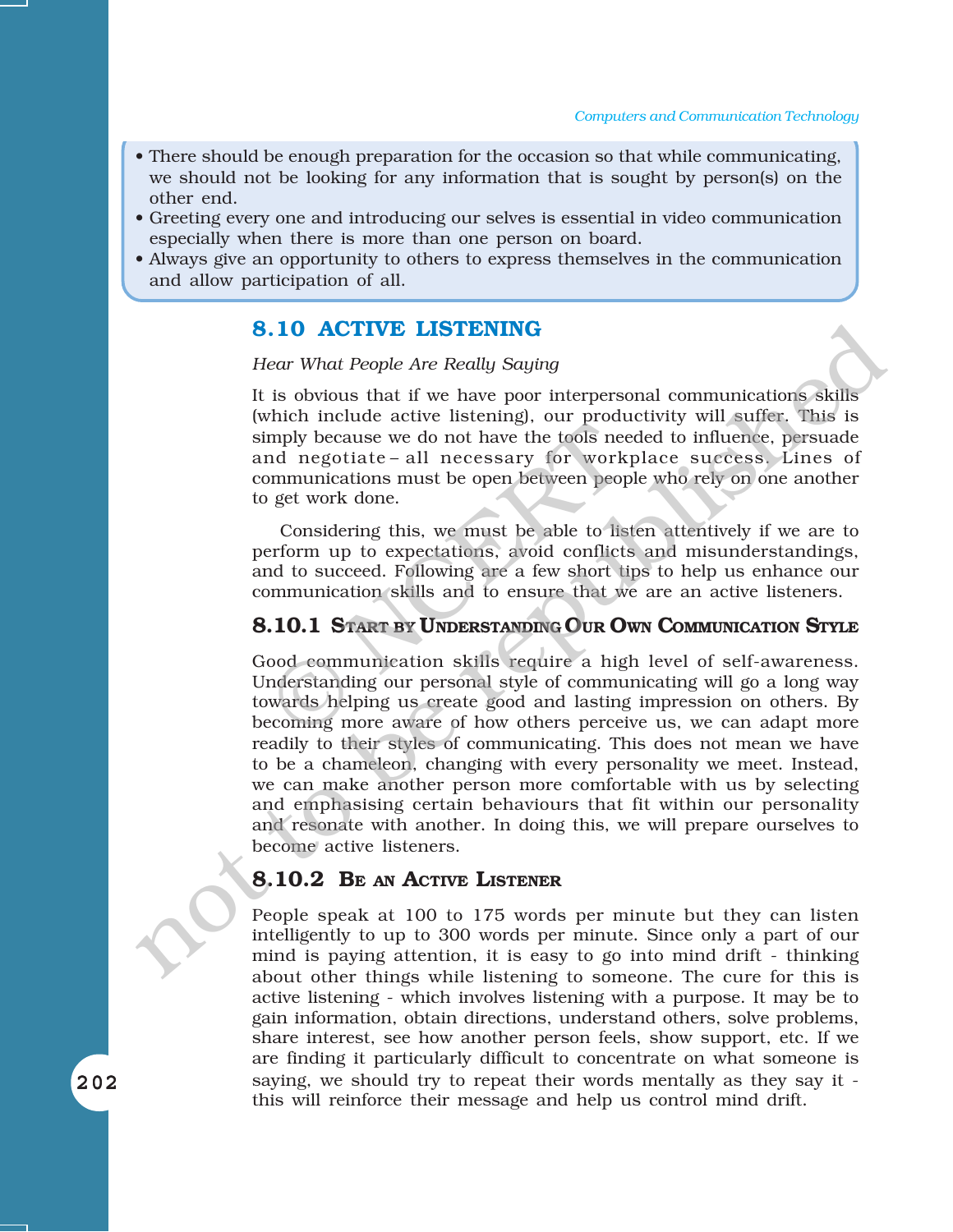#### **8.10.3 USE NONVERBAL COMMUNICATION**

Use nonverbal behaviours to raise the channel of interpersonal communication. Nonverbal communication is facial expressions like smiles, gestures, eye contact, and even our posture. This shows our interest to the person we are communicating with. This will prompt further communication while keeping costly, time-consuming misunderstandings at a minimum.

#### **8.10.4 GIVE FEEDBACK**

Remember that what someone says and what we hear can be amazingly different! Our personal filters, assumptions, judgments, and beliefs can distort what we hear. Repeat or summarise to ensure that we understand. Restate what we think we heard and ask, "Have I understood you correctly?î If we find ourself responding emotionally to what someone said, say so, and ask for more information: "I may not understand you correctly, and I find myself taking what you said personally".

#### **8.11 CHUNKING**

#### *Grouping information so it is more easily understood*

Effective communication is possible when the sender and receiver are able to exchange desirable information with each other at a timely rate. Therefore, where the relevant information is and how is it stored forms a significant component of effective soft-skills in communication. Think about the amount of information we have to process each day. We read reports and meeting notes, we discuss problems, we hold team briefings, and we chat by the water cooler. Some of the information we receive is easy to understand and retain; some of it is not. The difference is often in how the information is presented. If ourself responding emotionally to what shall ourself responding emotionally to what shall be what shall be what shall be also different myself taking what you said personally".<br>
Consider the sender and recessirable info **O-4 CHVE FEEDBACK**<br>
Tend what someone says and what we hear can be amazingly<br>
rend to the ract. Repeat or summariste to ensure that we understand.<br>
retwitt we heard. Repeat or summariste to ensure that we understand<br>
r

Imagine we are playing the memory game "what's missing!" In this game, we simply have to memorise all items that are presented to us on a tray – then work out which one has been removed. If the items on the tray are presented in a jumble, will we be able to figure out what is missing? Instead, if the items are organised according to size, colour or shape, it will be so much easier to spot what is missing this time!

When the items are categorised, the "information" on the tray is much easier to make sense of and retain the same. We can skim the tray and grasp exactly what is being presented. This process of grouping information so that the intended audience easily understands it is known as "chunking".

Evidence that chunking works is all around us:

• Phone numbers and credit card numbers are typically chunked. Both types of numbers are usually chunked in groups of three or four numbers.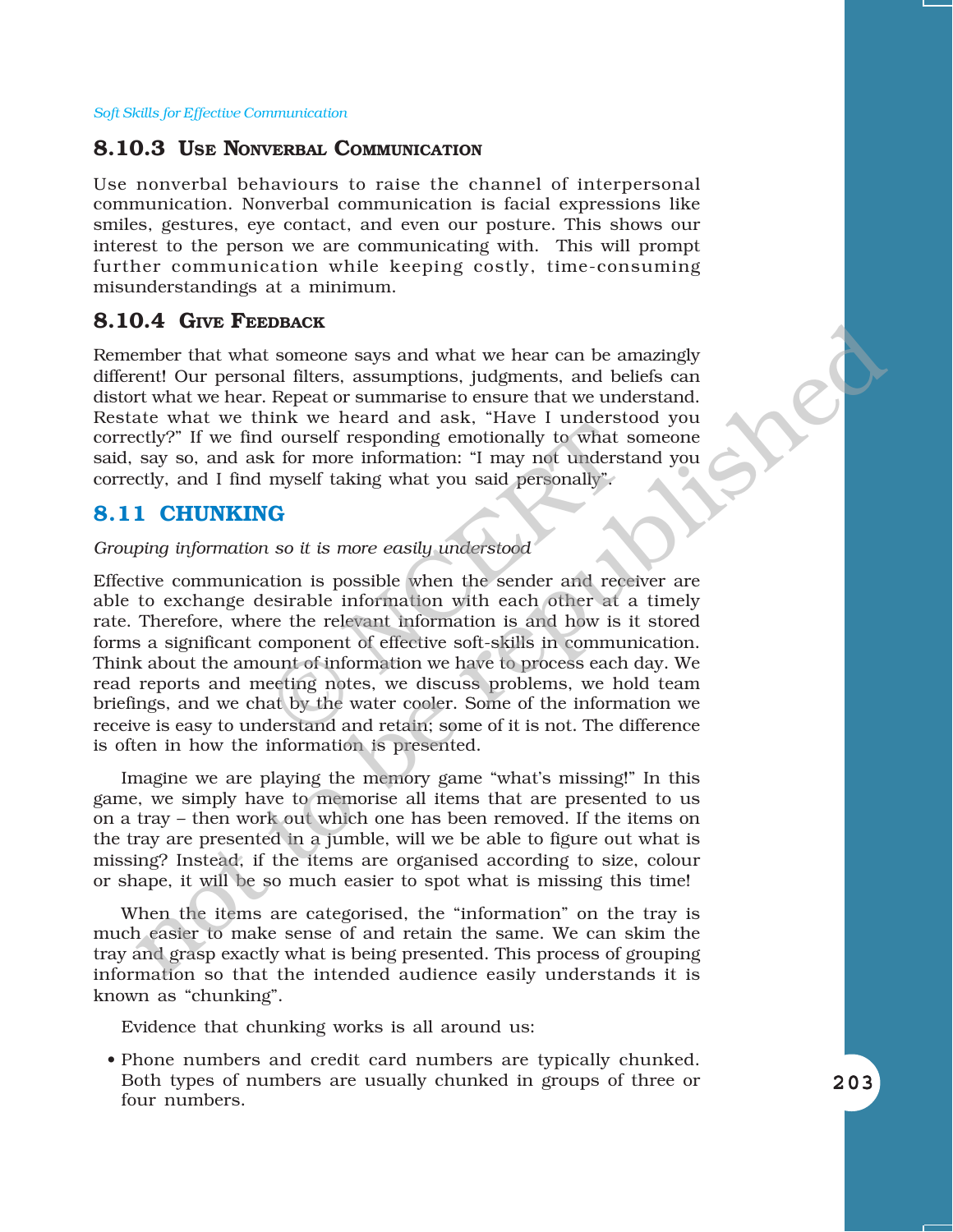- When we encounter a phone number that is chunked differently than the way we are used to, it can be much harder to remember it.
- Rather than memorising the letters  $O T M E E R$ , clubbing them to the word "REMOTE" makes the task much easier.

When written or verbal information is chunked effectively, it is logical, organised, and consistent. This enhances the audience's ability to understand what is going on. A written format that is chunked gives readers quick access to the big picture. From there they can get into the details as needed. And a verbal format that is well structured and logically chunked helps listener follow and remember key ideas or details as necessary.

An example of how the mind processing happens:

fi yuo can raed tihs, yuo hvae a sgtrane mnid too Cna yuo raed tihs? Olny 55 plepoe out of 100 can. i cdnuolt blveiee taht I cluod aulaclty uesdnatnrd waht I was rdanieg. The phaonmneal pweor of the hmuan mnid, aoccdrnig to a rscheearch at Cmabrigde Uinervtisy, it dseno't mtaetr in waht oerdr the ltteres in a wrod are, the olny iproamtnt tihng is taht the frsit and lsat ltteer be in the rghit pclae. The rset can be a taotl mses and wecan sitll raed it whotuit a pboerlm. Tihs is bcuseae the huamn mnid deos not raed ervey lteter by istlef, but the wrod as a wlohe. Azanmig huh? yaeh and I awlyas tghuhot slpeling was ipmorantt. fi yuo can raed tihs, yuo hvae a sgtrar<br>hs? Olny 55 plepoe out of 100 can. i cd<br>ulacity uesdnatnrd waht I was rdanieg. The<br>muan mnid, aoccdrnig to a rscheearch a<br>seno't mtaetr in waht oerdr the literes in a w<br>hng is taht t In details as needed. And a verbal formula that is well structured and<br>logically chunked helps listener follow and remember key ideas or<br>details as necessary.<br>An example of how the mind processing happens:<br>The you can rea

#### *Summary*

- Soft skills are personal attributes that enhance an individual's interactions, job performance and career prospects.
- Soft skills not only include personal skills but also include interpersonal skills.
- Communication is the process of transferring information from a sender to a receiver with the use of a medium.
- ï E-mail is one of the most popular communication methods.
- While using e-mails we should be careful about the subject line, content and identification.
- ï While writing e-mails we should keep in mind the cultural diversity.
- Active listening is a way of listening and responding to another person in a way that improves mutual understanding.